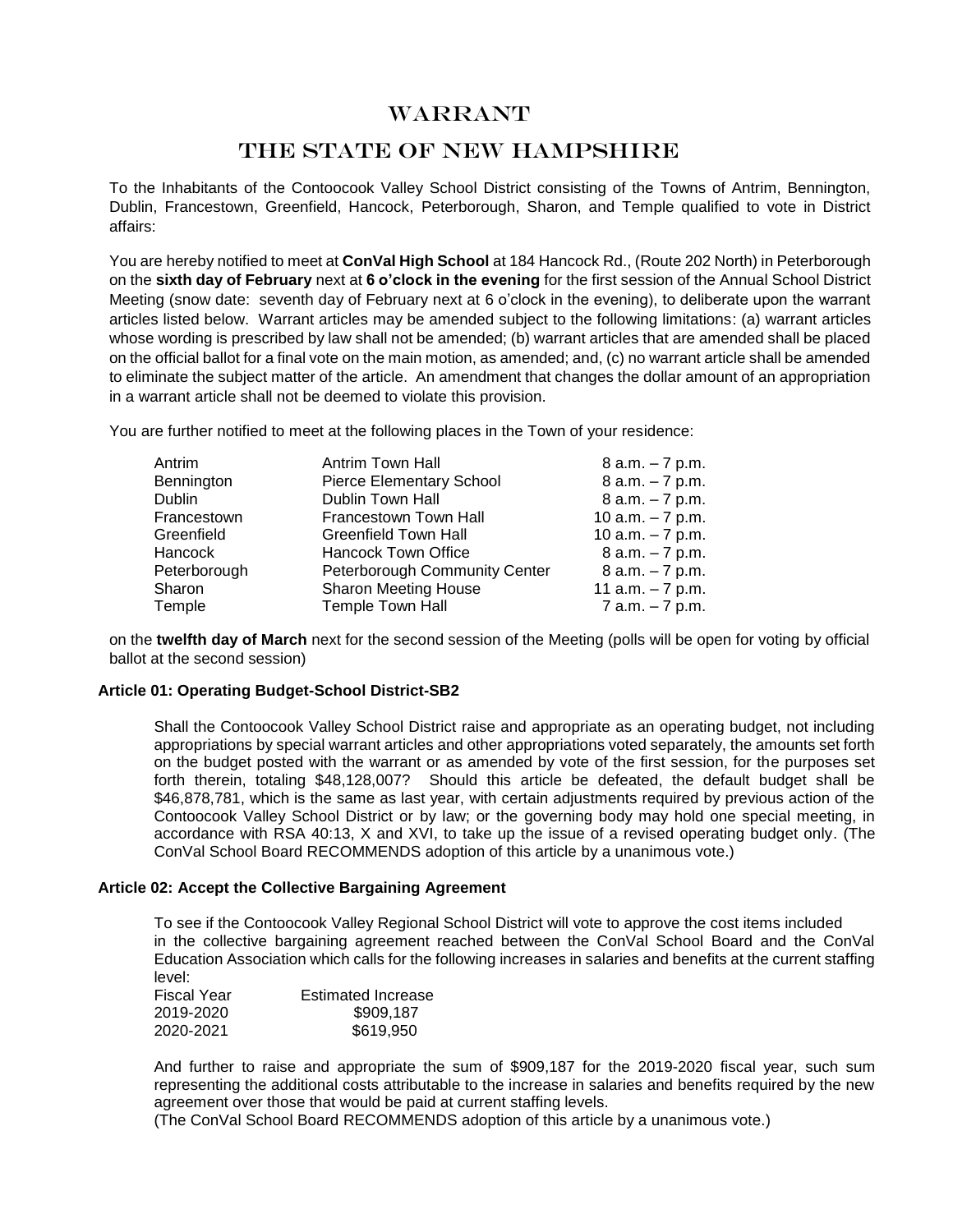# **Article 03: Special Meeting for Defeated/Amended Collective Bargaining Unit**

Shall the Contoocook Valley School District, if Article 2 is defeated, authorize the governing body to call one special meeting, at its option, to address Article 2 cost items only?

#### **Article 04: To amend Article 8 of the Articles of Agreement:**

Shall the Contoocook Valley School District vote to amend Article 8 of the Articles of Agreement among the School District towns of Antrim, Bennington, Dublin, Francestown, Greenfield, Hancock, Peterborough, Sharon, and Temple as follows:

#### From the present language of:

The expenses of the Contoocook Valley School District payable in each fiscal year shall be apportioned as follows:

- a) Fifty percent (50%) on the average daily membership (ADM) of the pupils in public schools residing in each pre-existing district of the Cooperative School District as determined by the most recent school fiscal year figures available from the State Department of Education.
- b) Fifty percent (50%) on the Total Equalized Valuation (TEV) of each pre-existing district of the Cooperative School District as determined by the most recent figures available from the State Department of Revenue Administration."

#### To the language as follows:

The expenses of the Contoocook Valley School District payable in each fiscal year shall be apportioned as follows:

- a) Forty percent (40%) on the average daily membership (ADM) of the pupils in public schools residing in each pre-existing district of the Cooperative School District as determined by the most recent school fiscal year figures available from the State Department of Education.
- b) Sixty percent (60%) on the Total Equalized Valuation (TEV) of each pre-existing district of the Cooperative School District as determined by the most recent figures available from the State Department of Revenue Administration.

(2/3 Vote Required) (The ConVal School Board RECOMMENDS adoption of this article by a vote (tally 6- 5-0).)

#### **Article 05: Single Tier Bussing to allow one start time for all schools**

Shall the Contoocook Valley School District raise and appropriate the sum of \$808,000 for the purpose of adding additional bus routes for the formation of a single tier bussing system that will allow the middle school and high school to begin school one hour later.

(The ConVal School Board designates this article as a SPECIAL warrant article.)

(The ConVal School Board RECOMMENDS adoption of this article by a vote (tally 6-5-0).)

## **Article 0***6***: Appropriate to Special Education Reserve Trust Fund from Fund Balance**

Shall the Contoocook Valley School District vote to raise and appropriate the sum of \$200,000 to be added to the Special Education Reserve Trust Fund as previously established? This sum to come from June 30, 2019 fund balance available for transfer on July 1, 2019, with no amount to be raised from taxation. (The ConVal School Board designates this article as a SPECIAL warrant article.) (The ConVal School Board RECOMMENDS adoption of this article by a unanimous vote.)